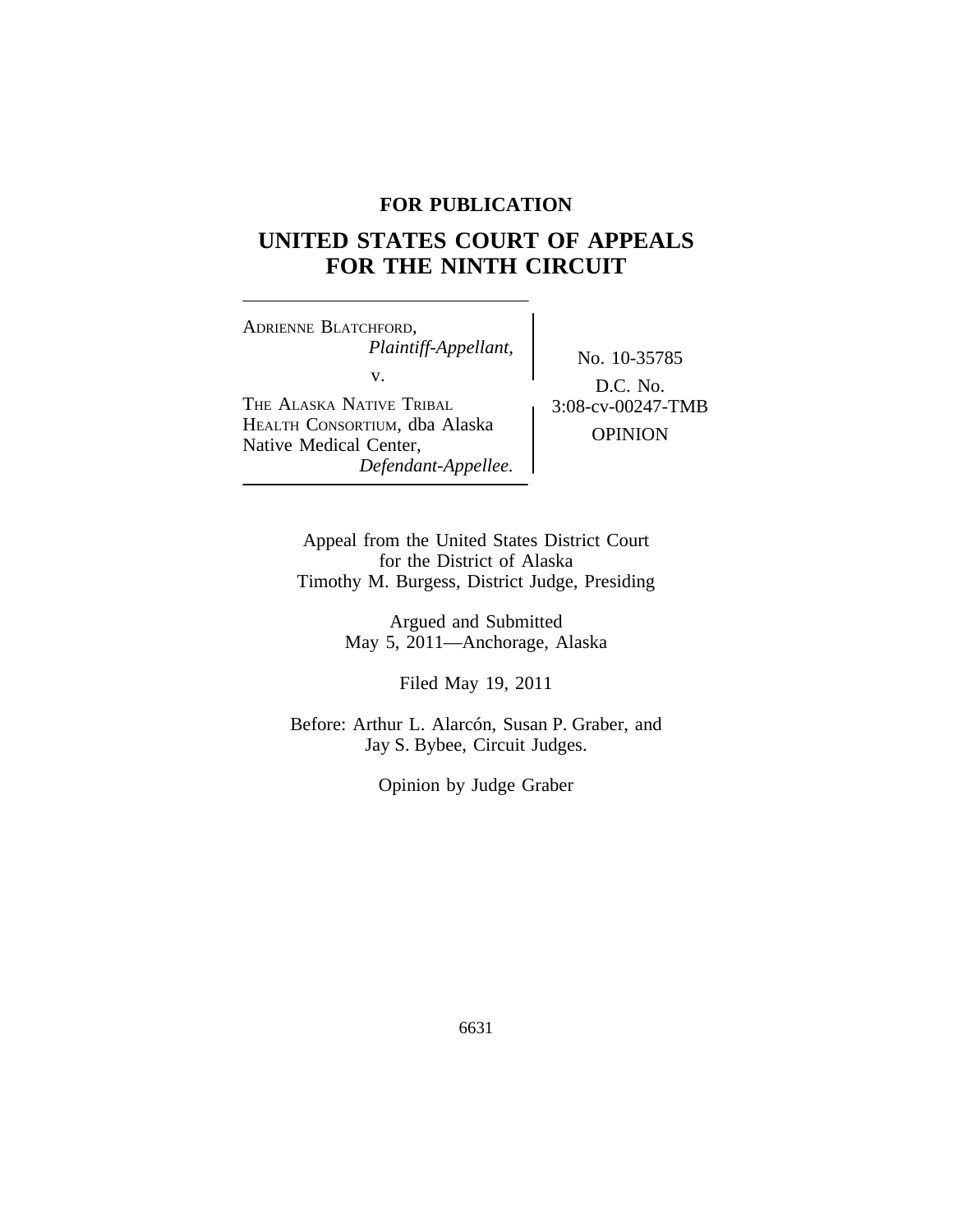# **COUNSEL**

Jeffrey J. Barber, Barber & Sims, LLC, Anchorage, Alaska, for the plaintiff-appellant.

Richard D. Monkman, Sonosky, Chambers, Sachse, Miller & Munson LLP, Juneau, Alaska, for the defendant-appellee.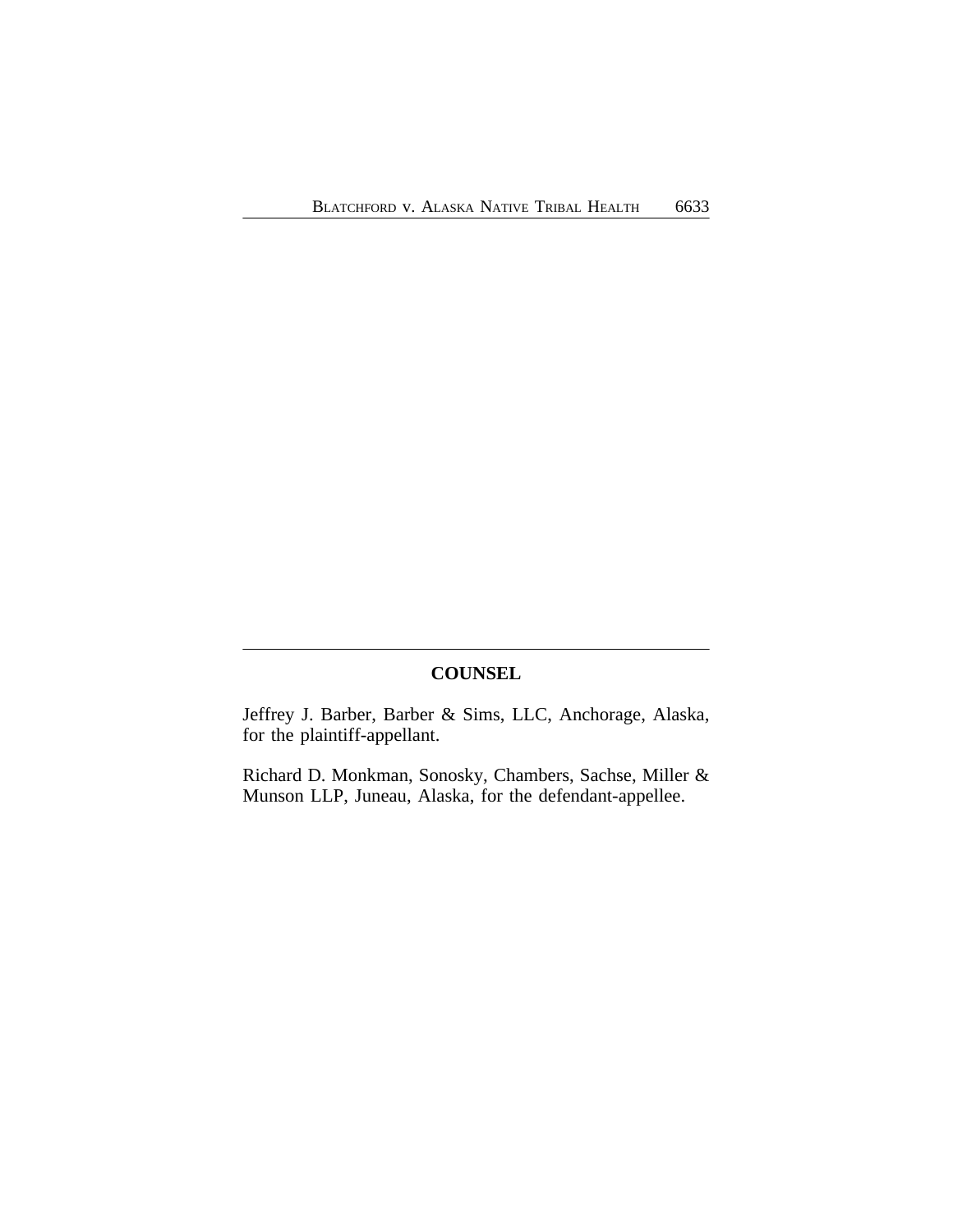#### **OPINION**

#### GRABER, Circuit Judge:

Plaintiff Adrienne Blatchford suffered serious injuries in a car accident. She received extensive health care services from Defendant Alaska Native Tribal Health Consortium ("the Consortium"). Pursuant to the Indian Health Care Improvement Act, Pub. L. No. 94-437, 90 Stat. 1400 (1976), the Consortium did not charge Plaintiff for those services because she is a Native American. But the Consortium filed a lien under Alaska law, Alaska Statutes §§ 34.35.450-.482, against any money that Plaintiff receives from third parties, related to the injuries for which it treated her. The Consortium also filed a "Notice of Federal Health Services Lien," citing 25 U.S.C. § 1621e.

Plaintiff received a substantial settlement from her insurer, and her lawyer disbursed all the settlement funds except for the amount subject to the Consortium's liens. Thereafter Plaintiff filed an action in Alaska state court, seeking a declaratory judgment to the effect that the Consortium's liens are not valid, in whole or in part. The Consortium removed the action to federal court and filed a counterclaim asserting that, under 25 U.S.C. § 1621e, Plaintiff must remit the remaining funds to it. The district court granted summary judgment to the Consortium because it "has a right to recover the money spent on Plaintiff's medical care under 25 U.S.C. § 1621e." On de novo review,**<sup>1</sup>** we reverse because 25 U.S.C. § 1621e does not apply here.

In enacting the Indian Health Care Improvement Act, Congress found that "[f]ederal health services to maintain and improve the health of the Indians are consonant with and

<sup>&</sup>lt;sup>1</sup>We review de novo both the district court's grant of summary judgment and its statutory interpretation. *Phoenix Mem'l Hosp. v. Sebelius*, 622 F.3d 1219, 1224 (9th Cir. 2010).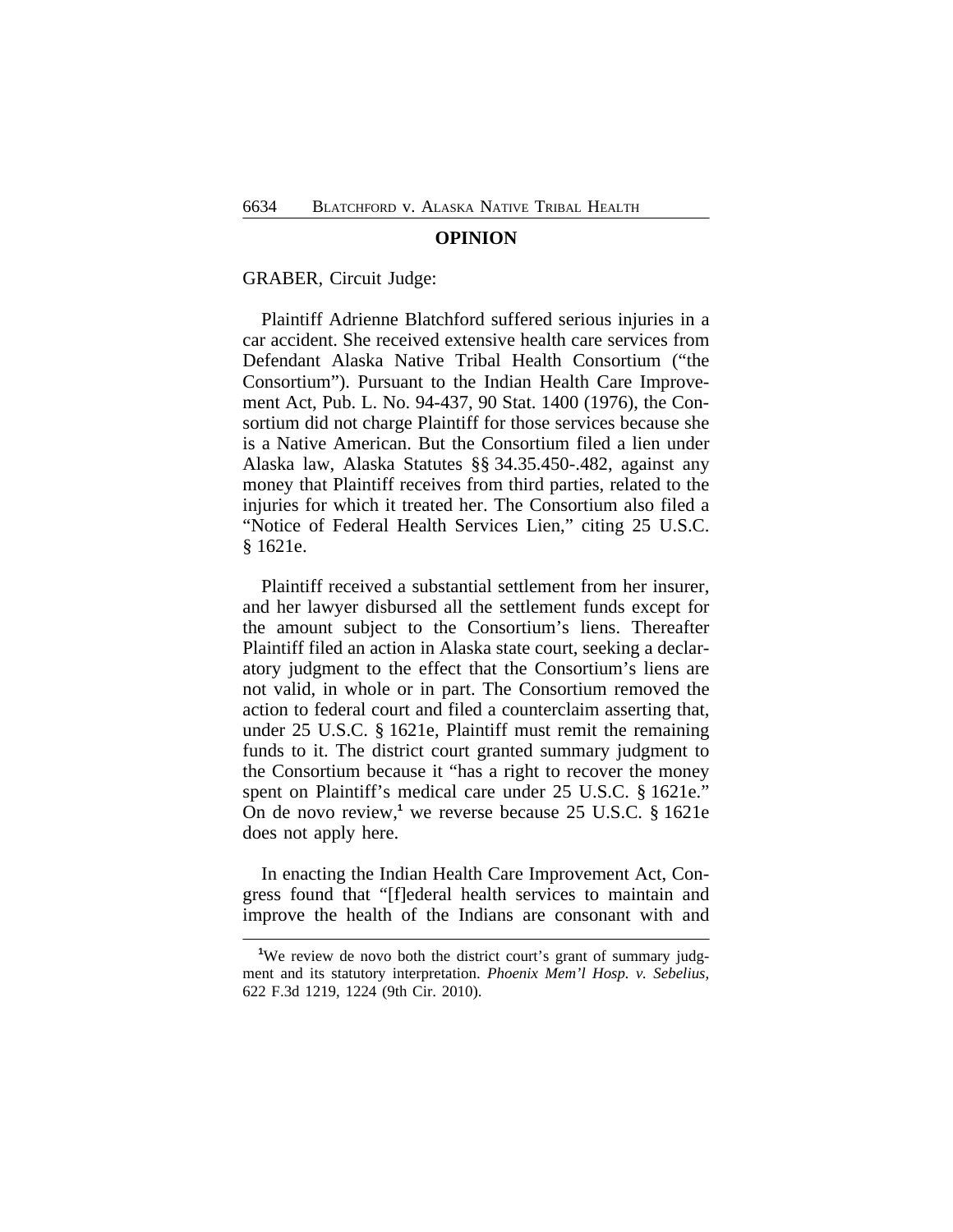required by the Federal Government's historical and unique legal relationship with, and resulting responsibility to, the American Indian people." 25 U.S.C. § 1601(1). "Congress declares that it is the policy of this Nation, in fulfillment of its special trust responsibilities and legal obligations to Indians . . . to ensure the highest possible health status for Indians and urban Indians and to provide all resources necessary to effect that policy . . . ." *Id.* § 1602(1). Accordingly, Native Americans need not pay for health care services that they receive from eligible providers but, pursuant to 25 U.S.C. § 1621e, those providers can recover certain of their costs from third parties.

We pause to note that, as part of the recent health care overhaul, Congress amended § 1621e in 2010. All the relevant events—the car accident, the receipt of health care services, the Consortium's filing of its liens, Plaintiff's insurance settlement, and the filing of this litigation—occurred before the 2010 amendments took effect. But it is possible that Congress intended the 2010 amendments to have retroactive effect. *See, e.g.*, *Yukon-Kuskokwim Health Corp. v. Trust Ins. Plan for Sw. Alaska*, 884 F. Supp. 1360, 1364-68 (D. Alaska 1994) (performing an extensive analysis of the 1992 amendments to the statute and concluding that they had retroactive effect). We need not decide, however, whether the presentday version of the statute or the pre-amendment version of the statute applies. In the discussion below, we apply the preamendment version of the statute, but we emphasize that the result we reach here would be the same even if Congress intended the 2010 amendments to have retroactive effect. Although the new version of § 1621e, which appears in an appendix, is longer and more explicit, it changed neither the intended scope of the section nor its relationship to state lien laws.

Section 1621e (2009) provided, in full:

§ 1621e. Reimbursement from certain third parties of costs of health services.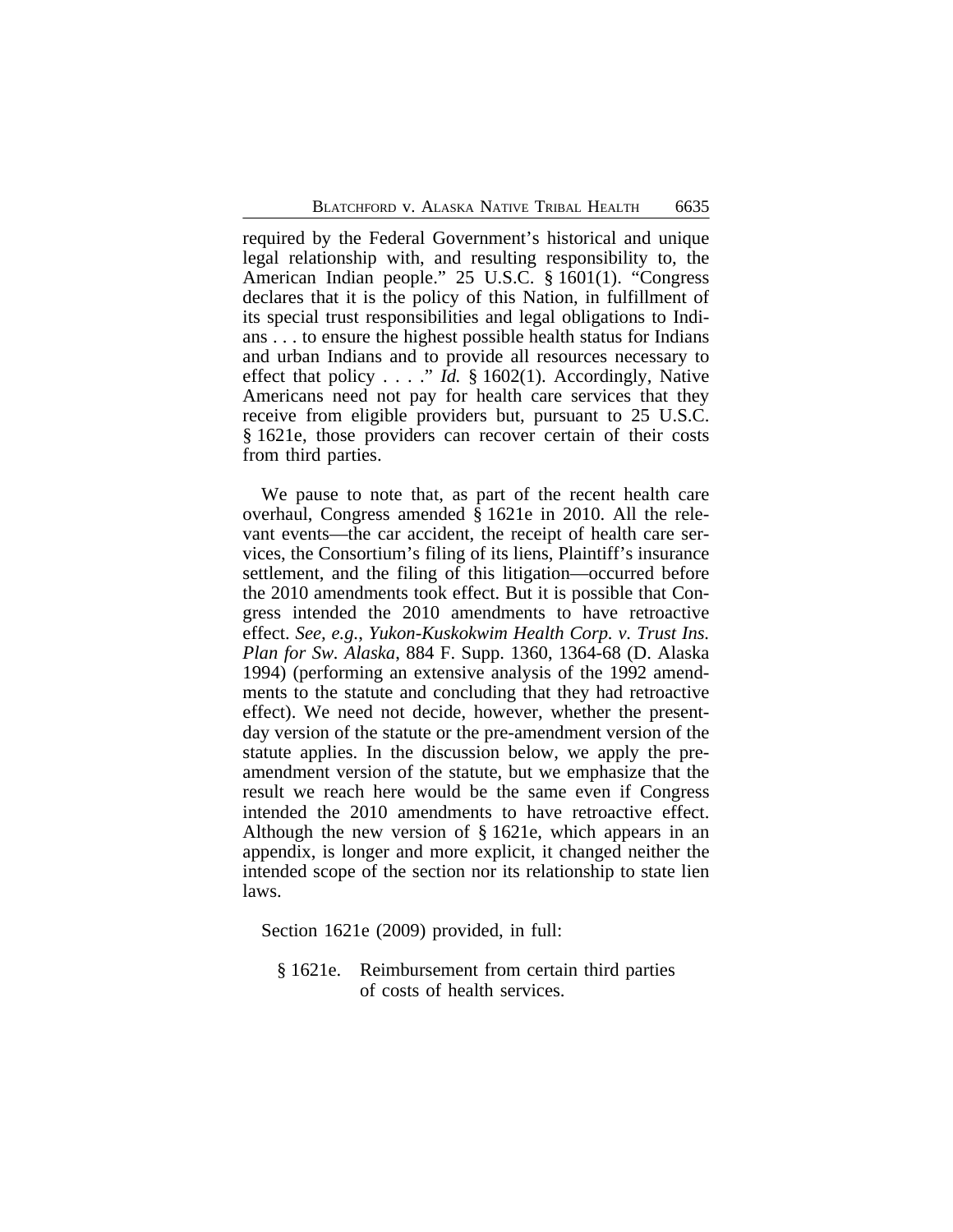# (a) Right of recovery

Except as provided in subsection (f) of this section, the United States, an Indian tribe, or a tribal organization shall have the right to recover the reasonable expenses incurred by the Secretary, an Indian tribe, or a tribal organization in providing health services, through the Service, an Indian tribe, or a tribal organization, to any individual to the same extent that such individual, or any nongovernmental provider of such services, would be eligible to receive reimbursement or indemnification for such expenses if—(1) such services had been provided by a nongovernmental provider, and (2) such individual had been required to pay such expenses and did pay such expenses.

(b) Recovery against State with workers' compensation laws or no-fault automobile accident insurance program

Subsection (a) of this section shall provide a right of recovery against any State only if the injury, illness, or disability for which health services were provided is covered under—(1) workers' compensation laws, or (2) a no-fault automobile accident insurance plan or program.

(c) Prohibition of State law or contract provision impeding right of recovery

No law of any State, or of any political subdivision of a State, and no provision of any contract entered into or renewed after November 23, 1988, shall prevent or hinder the right of recovery of the United States, an Indian tribe, or a tribal organization under subsection (a) of this section.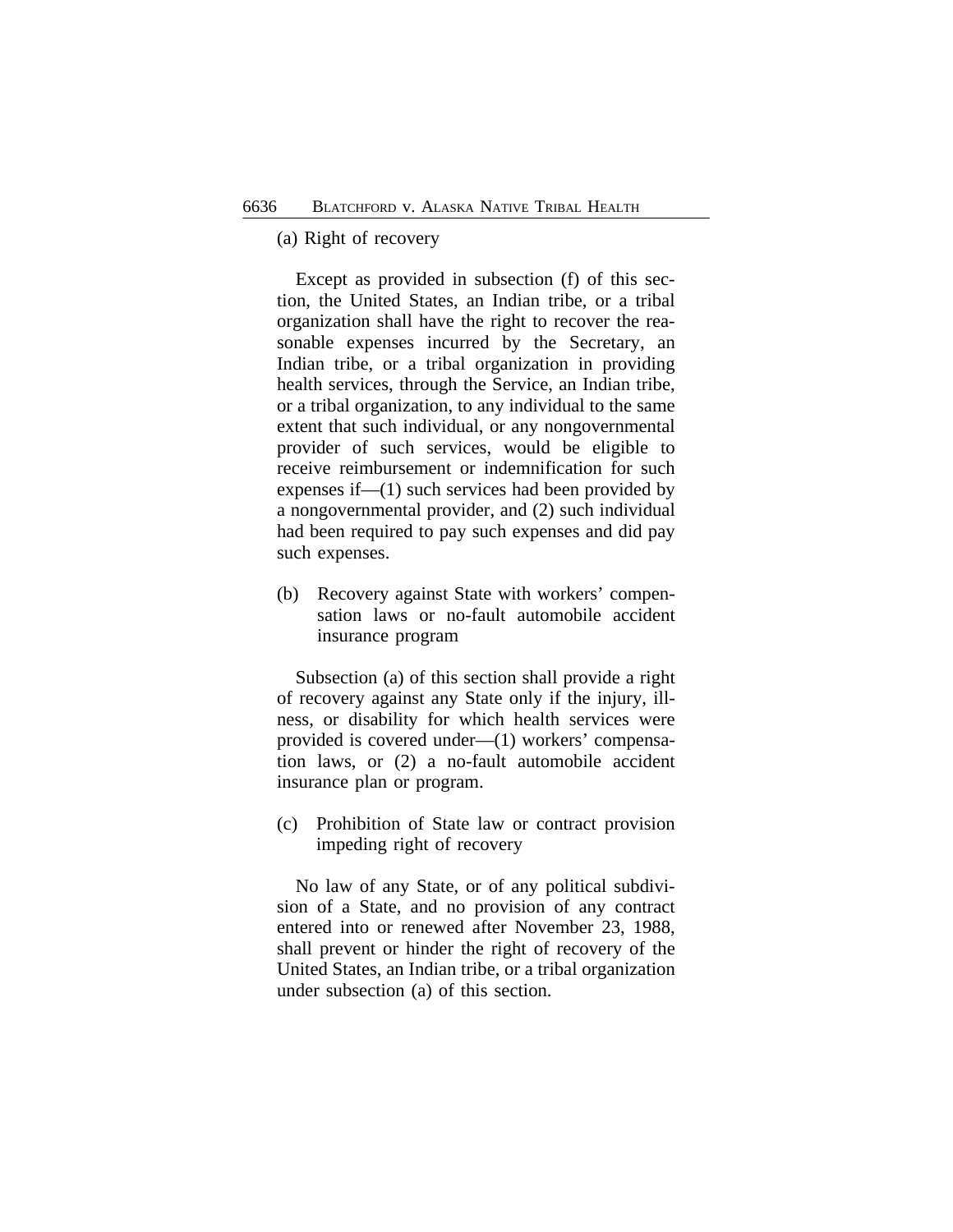# (d) Right to damages

No action taken by the United States, an Indian tribe, or a tribal organization to enforce the right of recovery provided under subsection (a) of this section shall affect the right of any person to any damages (other than damages for the cost of health services provided by the Secretary through the Service).

(e) Intervention or separate civil action

The United States, an Indian tribe, or a tribal organization may enforce the right of recovery provided under subsection (a) of this section by—

(1) intervening or joining in any civil action or proceeding brought—

(A) by the individual for whom health services were provided by the Secretary, an Indian tribe, or a tribal organization, or

(B) by any representative or heirs of such individual, or

(2) instituting a separate civil action, after providing to such individual, or to the representative or heirs of such individual, notice of the intention of the United States, an Indian tribe, or a tribal organization to institute a separate civil action.

(f) Right of recovery for services when selfinsurance plan provides coverage

The United States shall not have a right of recovery under this section if the injury, illness, or disability for which health services were provided is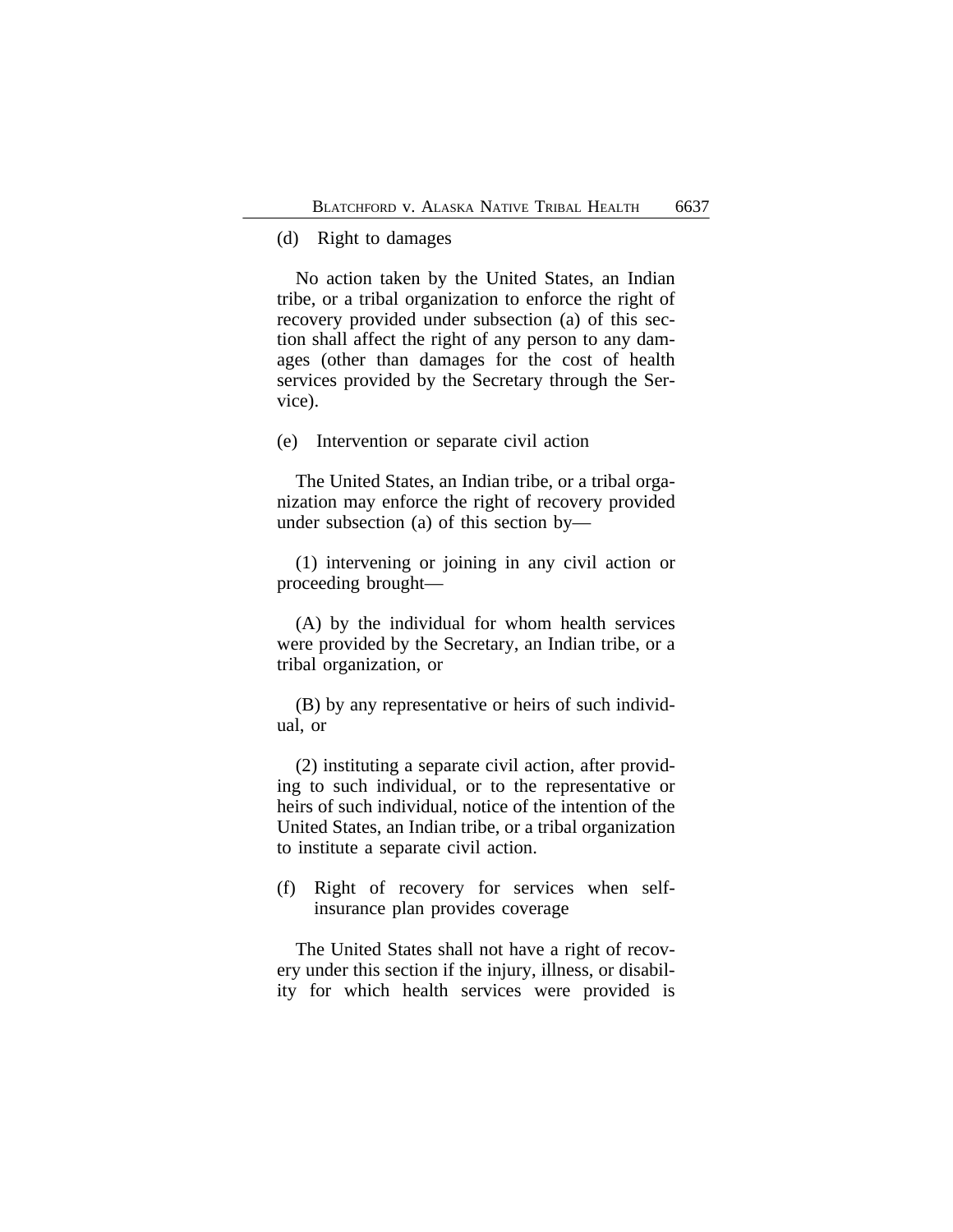covered under a self-insurance plan funded by an Indian tribe or tribal organization.

**[1]** That statute provides a right of recovery only *against third parties*. Two elements of the text make this limitation clear. First, the title of § 1621e (2009) (which remains identical after the 2010 amendments) states: "Reimbursement *from certain third parties* of costs of health services." *Id.* (emphasis added). As the Supreme Court has held, "the title of a statute and the heading of a section are tools available for the resolution of a doubt about the meaning of a statute." *Almendarez-Torres v. United States*, 523 U.S. 224, 234 (1998) (internal quotation marks omitted). Second, subsection (a), which defines the scope of the right of recovery, allows the provider to recover "to the same extent that [the Native American] individual . . . would be *eligible to receive* reimbursement or indemnification for such expenses." 25 U.S.C. § 1621e(a) (emphasis added). That wording presupposes that the provider stands in the shoes of the individual who, naturally enough, would not be receiving reimbursement or indemnification from herself.**<sup>2</sup>**

**[2]** In addition to limiting the reach of an eligible provider's right to the provider's relationship to third parties only, and not to the Native American who received services, the statute limits the ways in which the provider may *enforce* its right against third parties. The provider may enforce that right in one of only two ways. Congress specified that the provider *either* may join a civil action filed by the individual (or his or her heirs) against a third party *or*, if the individual does not

<sup>&</sup>lt;sup>2</sup>The amended version of § 1621e(a) is even more explicit because it lists the third parties against which the health care provider may recover: A "tribal organization shall have the right to recover from an insurance company, health maintenance organization, employee benefit plan, thirdparty tortfeasor, or any other responsible or liable third party." Naturally, the list does not include the individual who received services.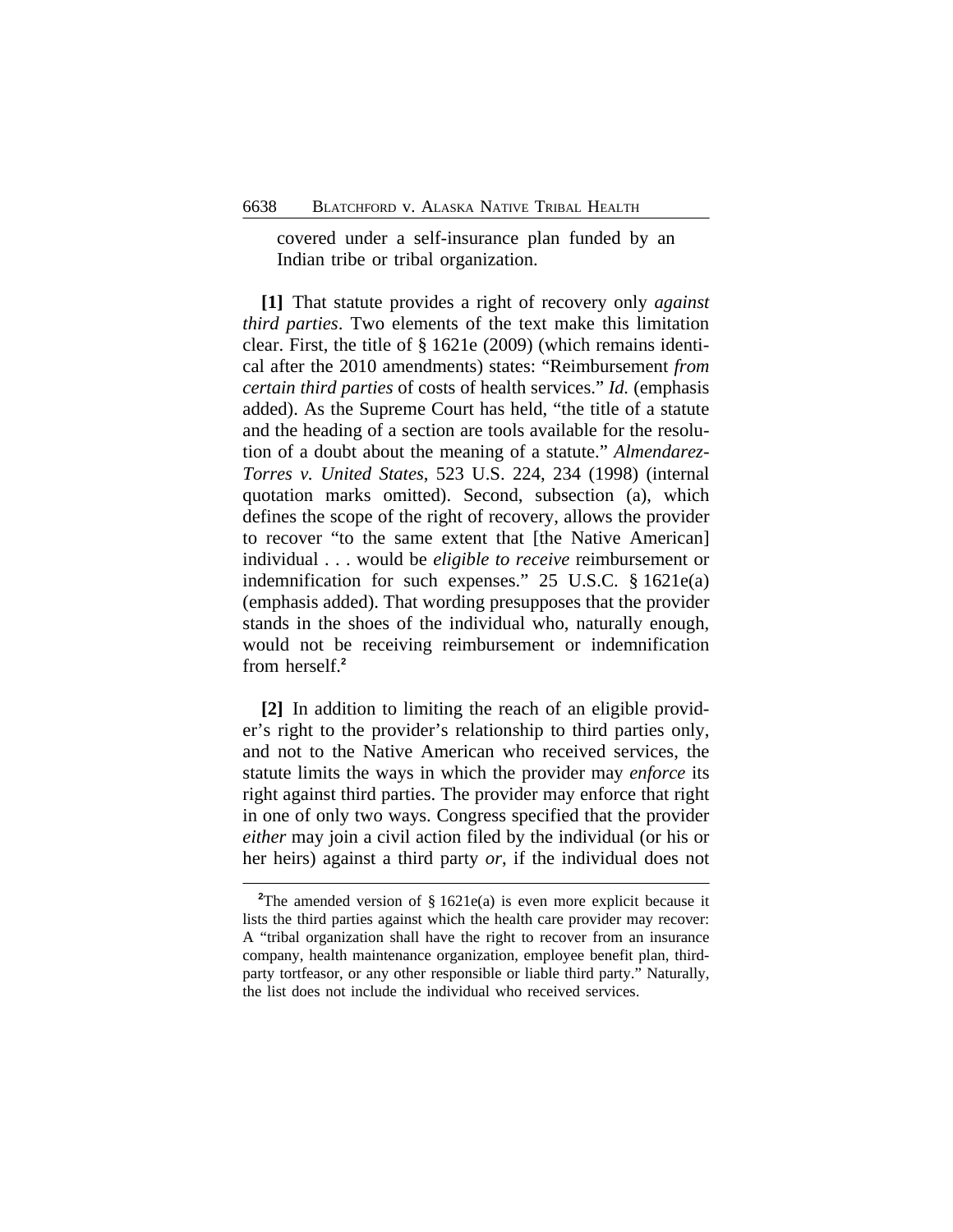file such an action, may file its own action against a third party. 25 U.S.C. § 1621e(e).**<sup>3</sup>**

The ordinary workings of this statute are uncomplicated. Because a Native American need not pay for health care services from eligible providers, she may have a diminished incentive (if any incentive at all) to seek remuneration from third parties for the provider's cost to deliver care. To address that situation, the statute allows the provider to recover its expenses against third-party tortfeasors, relevant insurers, or other third parties by joining in the individual's litigation against those third parties, to protect its interest, or by filing its own action.

**[3]** Here, however, the health care provider seeks to enforce a right of recovery *against the individual* to whom it provided services, at least with respect to the settlement funds. That procedure simply does not fit within the statute, in which the right of recovery that Congress granted runs only against third parties. Our conclusion is reinforced by the fact that the enforcement mechanisms enumerated by Congress do not include an action against the individual served, with respect to settlement funds received from a third party or otherwise. In short, § 1621e(a) and (e) do not apply. We reject the Consortium's attempt to read § 1621e as a federal lien law; to do so, we would have to add a concept (a right of enforcement against *proceeds received from* third parties) that Congress omitted. *See, e.g.*, *Cavanaugh v. U.S. Dist. Court (In re Cavanaugh)*, 306 F.3d 726, 738 (9th Cir. 2002) ("[W]e may not add to the statute terms that Congress omitted  $\ldots$  .").

**<sup>3</sup>**The pre-amendment version of the statute entitled this subsection "Intervention or separate civil action," while the amended statute uses the title "Enforcement." The text of the two versions is otherwise the same. Both versions suggest that the listed methods of enforcement are the exclusive means of enforcing the right established in subsection (a).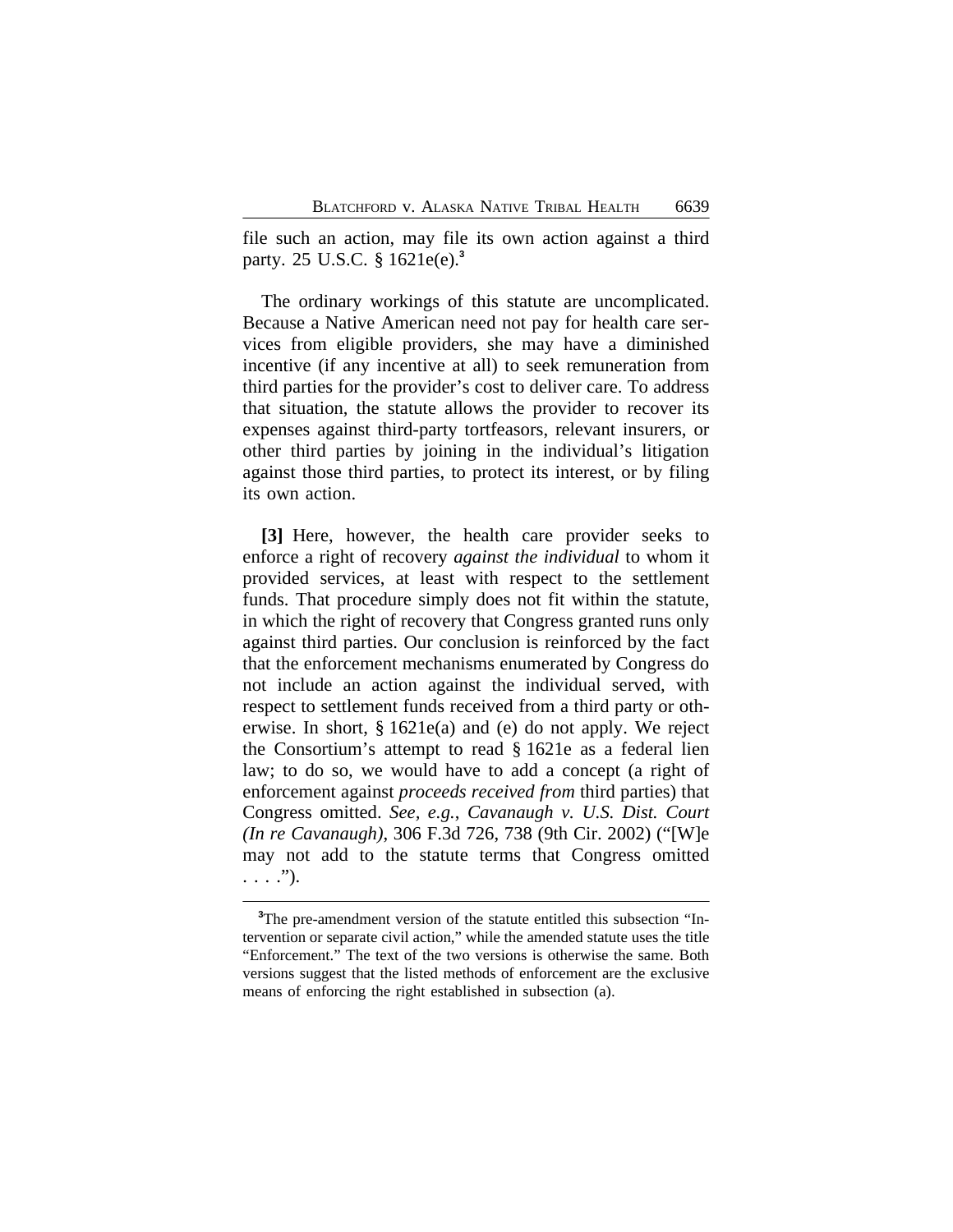**[4]** We note that a health care provider like the Consortium is not necessarily left empty-handed. First, the provider can, under the federal statute, file an action against relevant third parties. Second, as the Consortium has done here, the provider can take advantage of medical lien laws, such as Alaska Statutes § 34.35.450(a).**<sup>4</sup>** The Alaska Supreme Court has held that medical liens involving Alaska Natives are enforceable (with certain limitations). *See Alaska Native Tribal Health Consortium v. Settlement Funds Held for or to be Paid on Behalf of E.R.*, 84 P.3d 418 (Alaska 2004). In short, nothing in § 1621e precludes a provider from taking advantage of an otherwise applicable medical lien law.**<sup>5</sup>**

**[5]** In conclusion, because 25 U.S.C. § 1621e does not apply to the action between Plaintiff and the Consortium, we reverse the grant of summary judgment in favor of the Consortium on its counterclaim. We remand the case for such further proceedings as may be appropriate on Plaintiff's claim.

#### **REVERSED AND REMANDED.**

**<sup>4</sup>**That section provides:

An operator of a hospital in the state, a licensed special nurse in a hospital in the state, or a physician who furnishes service to a person who has a traumatic injury has a lien upon any sum awarded to the injured person or the personal representative of the injured person by judgment or obtained by a settlement or compromise to the extent of the amount due the hospital, nurse, or physician for the reasonable value of the service furnished before the date of judgment, settlement, or compromise, together with costs and reasonable attorney fees that the court allows, incurred in the enforcement of the lien. AS 34.35.450-34.35.480 do not apply to a claim, right of action, or money accruing under AS 23.30 (Workers' Compensation Act).

**<sup>5</sup>**After the 2010 amendments, the statute makes explicit that it does not limit any right of recovery arising under other applicable laws, "including medical lien laws." 25 U.S.C. § 1621e(k) (2010). That wording strengthens our conclusion that § 1621e is not, itself, a medical lien law.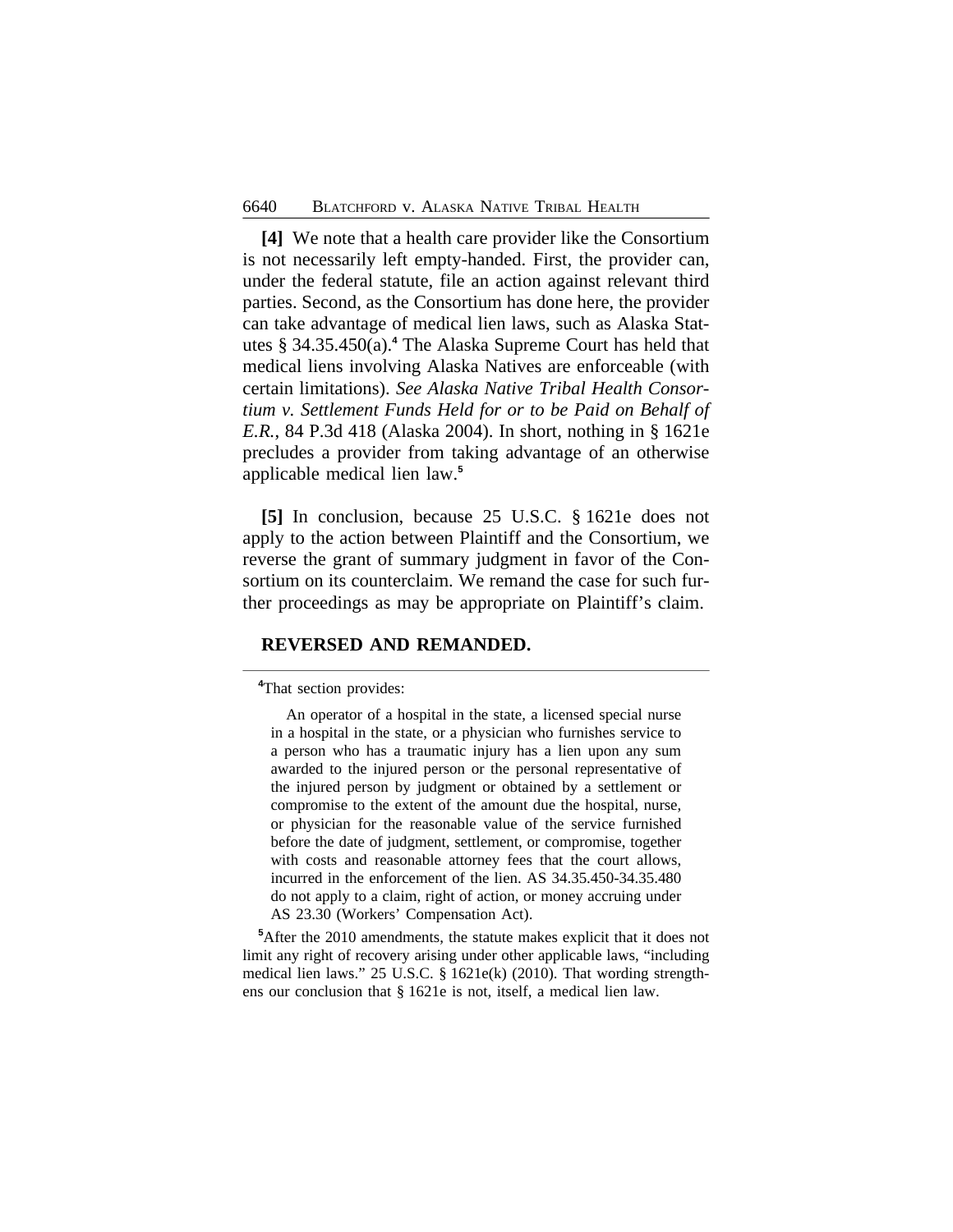# Appendix

- § 1621e. Reimbursement from certain third parties of costs of health services.
- (a) Right of recovery

Except as provided in subsection (f), the United States, an Indian tribe, or tribal organization shall have the right to recover from an insurance company, health maintenance organization, employee benefit plan, third-party tortfeasor, or any other responsible or liable third party (including a political subdivision or local governmental entity of a State) the reasonable charges billed by the Secretary, an Indian tribe, or tribal organization in providing health services through the Service, an Indian tribe, or tribal organization, or, if higher, the highest amount the third party would pay for care and services furnished by providers other than governmental entities, to any individual to the same extent that such individual, or any nongovernmental provider of such services, would be eligible to receive damages, reimbursement, or indemnification for such charges or expenses if—(1) such services had been provided by a nongovernmental provider; and (2) such individual had been required to pay such charges or expenses and did pay such charges or expenses.

(b) Limitations on recoveries from States

Subsection (a) shall provide a right of recovery against any State, only if the injury, illness, or disability for which health services were provided is covered under—(1) workers' compensation laws; or (2) a no-fault automobile accident insurance plan or program.

(c) Nonapplicability of other laws

No law of any State, or of any political subdivision of a State and no provision of any contract, insurance or health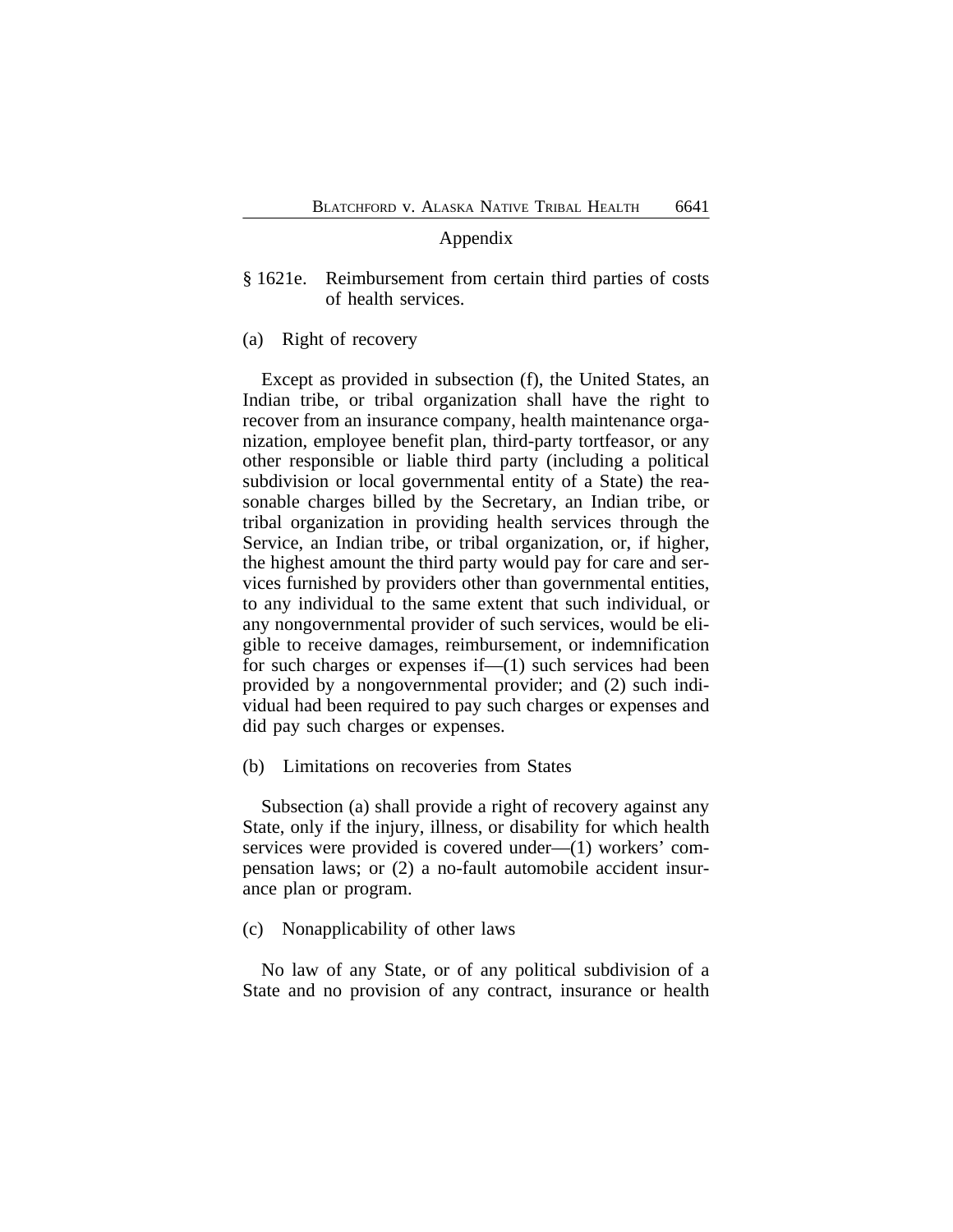maintenance organization policy, employee benefit plan, selfinsurance plan, managed care plan, or other health care plan or program entered into or renewed after November 23, 1988, shall prevent or hinder the right of recovery of the United States, an Indian tribe, or tribal organization under subsection (a).

(d) No effect on private rights of action

No action taken by the United States, an Indian tribe, or tribal organization to enforce the right of recovery provided under this section shall operate to deny to the injured person the recovery for that portion of the person's damage not covered hereunder.

(e) Enforcement

(1) In general

The United States, an Indian tribe, or tribal organization may enforce the right of recovery provided under subsection (a) by—

(A) intervening or joining in any civil action or proceeding brought—

(i) by the individual for whom health services were provided by the Secretary, an Indian tribe, or tribal organization; or

(ii) by any representative or heirs of such individual, or

(B) instituting a separate civil action, including a civil action for injunctive relief and other relief and including, with respect to a political subdivision or local governmental entity of a State, such an action against an official thereof.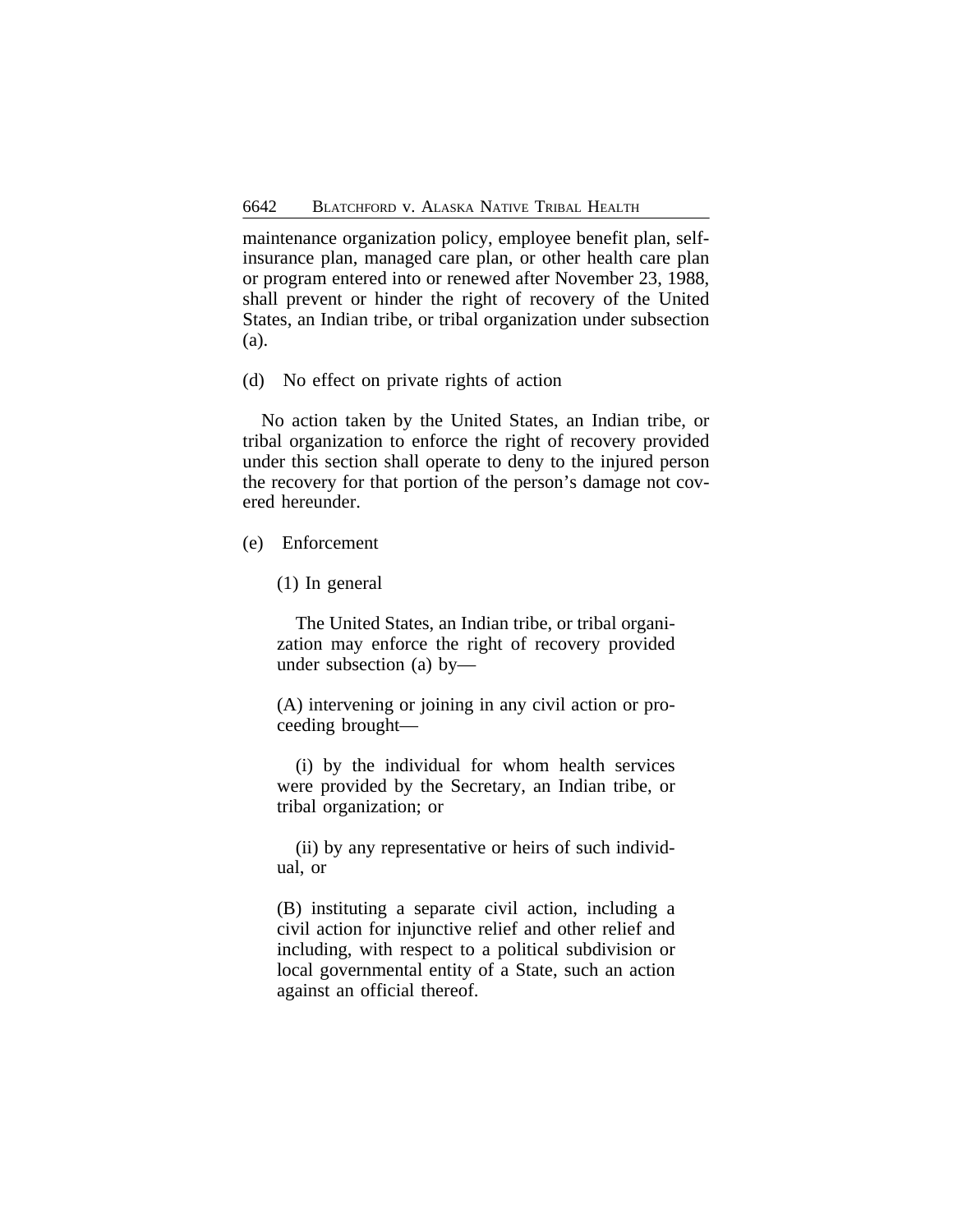# (2) Notice

All reasonable efforts shall be made to provide notice of action instituted under paragraph  $(1)(B)$  to the individual to whom health services were provided, either before or during the pendency of such action.

#### (3) Recovery from tortfeasors

### (A) In general

In any case in which an Indian tribe or tribal organization that is authorized or required under a compact or contract issued pursuant to the Indian Self-Determination and Education Assistance Act (25 U.S.C. 450 et seq.) to furnish or pay for health services to a person who is injured or suffers a disease on or after the date of enactment of the Indian Health Care Improvement Reauthorization and Extension Act of 2009 under circumstances that establish grounds for a claim of liability against the tortfeasor with respect to the injury or disease, the Indian tribe or tribal organization shall have a right to recover from the tortfeasor (or an insurer of the tortfeasor) the reasonable value of the health services so furnished, paid for, or to be paid for, in accordance with the Federal Medical Care Recovery Act (42 U.S.C. 2651 et seq.), to the same extent and under the same circumstances as the United States may recover under that Act.

# (B) Treatment

The right of an Indian tribe or tribal organization to recover under subparagraph (A) shall be independent of the rights of the injured or diseased person served by the Indian tribe or tribal organization.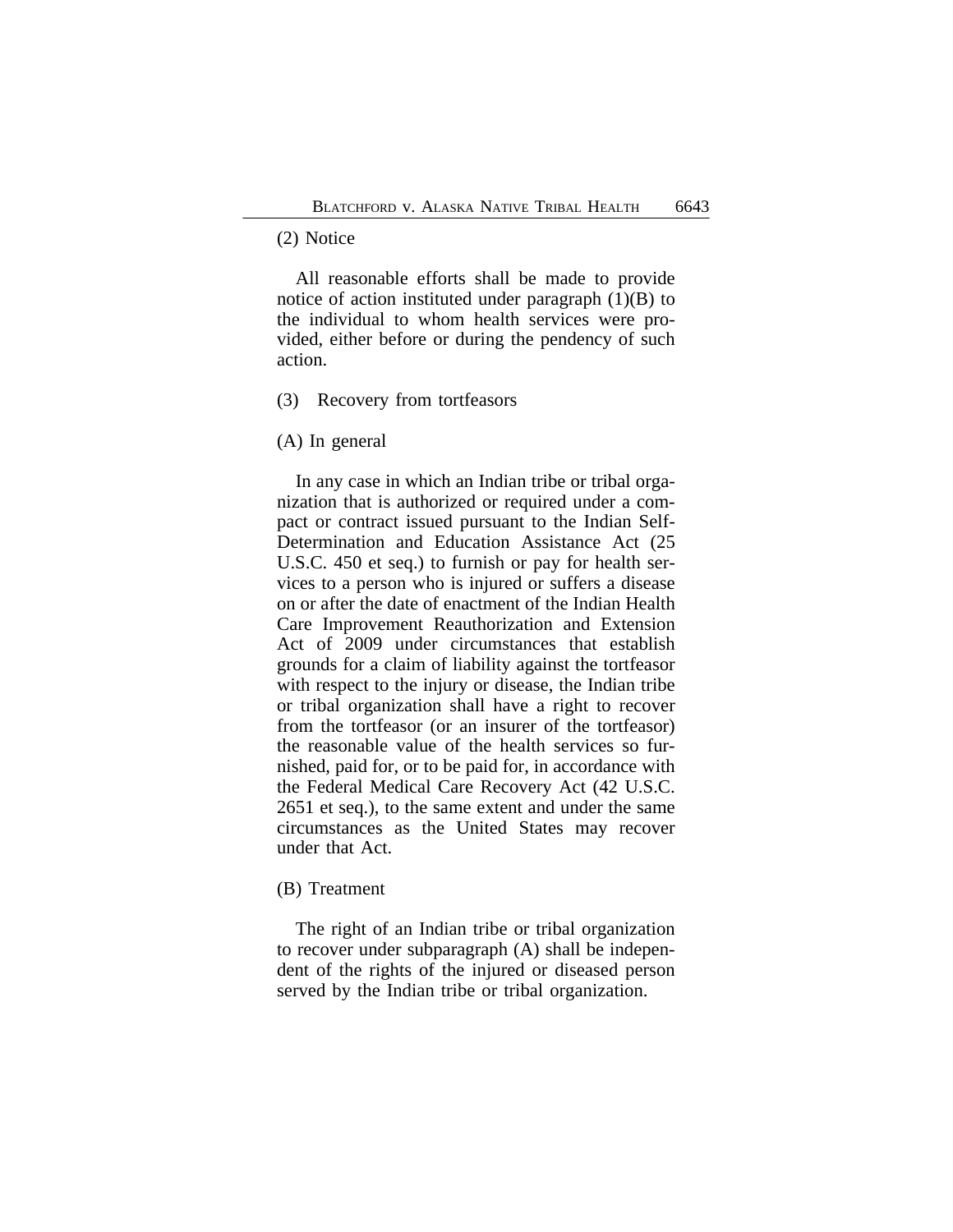# (f) Limitation

Absent specific written authorization by the governing body of an Indian tribe for the period of such authorization (which may not be for a period of more than 1 year and which may be revoked at any time upon written notice by the governing body to the Service), the United States shall not have a right of recovery under this section if the injury, illness, or disability for which health services were provided is covered under a self-insurance plan funded by an Indian tribe, tribal organization, or urban Indian organization. Where such authorization is provided, the Service may receive and expend such amounts for the provision of additional health services consistent with such authorization.

(g) Costs and attorney's fees

In any action brought to enforce the provisions of this section, a prevailing plaintiff shall be awarded its reasonable attorney's fees and costs of litigation.

(h) Nonapplicability of claims filing requirements

An insurance company, health maintenance organization, self-insurance plan, managed care plan, or other health care plan or program (under the Social Security Act or otherwise) may not deny a claim for benefits submitted by the Service or by an Indian tribe or tribal organization based on the format in which the claim is submitted if such format complies with the format required for submission of claims under title XVIII of the Social Security Act or recognized under section 1175 of such Act.

(i) Application to urban indian organizations

The previous provisions of this section shall apply to urban Indian organizations with respect to populations served by such Organizations in the same manner they apply to Indian